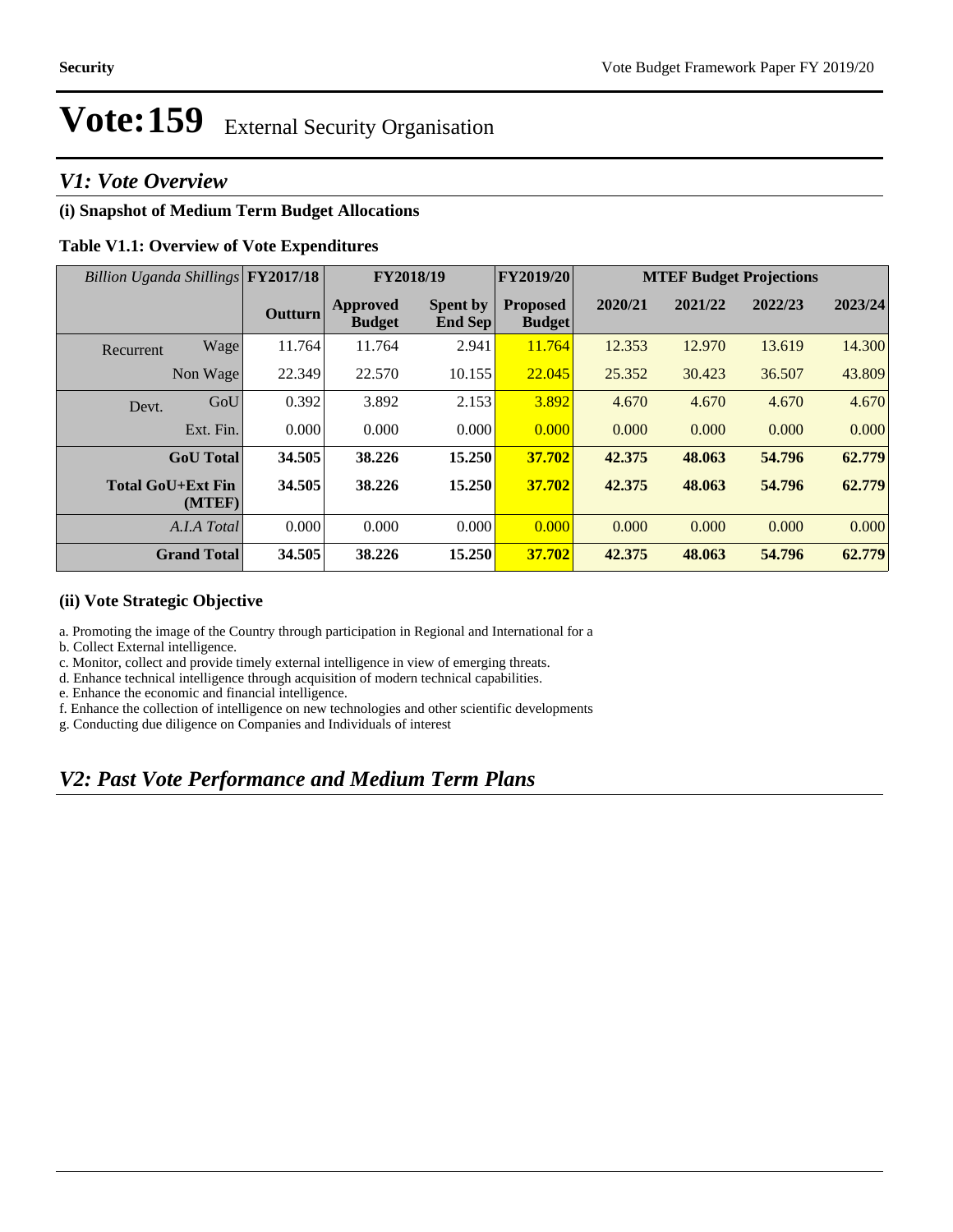#### **Performance for Previous Year FY 2017/18**

Strengthening External Security a) Headquarters (i) Foreign Intelligence Collection Timely Intelligence collected • Increased FDI's in the economy • Improved Uganda's Image abroad • Monitored Uganda's external threats. (ii ) Analysis of foreign Intelligence Intelligence reports submitted annually (iii) Administration Opened 8 new foreign stations and 21 new field stations and 3 strategic stations Prepared and submitted vote 159 BFP,MPS,and budget estimates FY 2018/19. • Produced progress performance reports Q1,Q2,Q3 for FY 2017/18 Produced vote 159 ,6 months, 9months and end of year accounts for FY 2017/18 Deployed Staff in foreign missions, field stations and strategic areas of interest. Provided medical services to staff and their families Trained staff and equipped them with specialized skills

Paid part of classified domestic arrears

- Paid staff salaries and other Organization commitments promptly
- Complied to Public administration and management.
- b) Strengthening ESO
- (i) Purchase of Motor vehicles and other transport Equipment

Continued maintenance

(iii ) Purchase of Office and ICT Equipment, including Software programs

Modern ICT programs procured and installed

(iii) Purchase of Specialized Machinery & Equipment

Acquired specialized technical equipment.

#### **Performance as of BFP FY 2018/19 (Performance as of BFP)**

Strengthening External Security

a) Headquarters

- (i) Foreign Intelligence Collection
- Timely Intelligence collected
- Monitored Uganda's external threats.
- (ii ) Analysis of foreign Intelligence

• Intelligence reports submitted

(iii) Administration

• Produced progress performance report Q4 for FY 2017/18 and Q1 for FY 2018/19.

ESO hosted the Committee of Intelligence and Security Services of Africa (CISSA) Eastern Africa Region Workshop/meeting from 18-21 March 2018.

Deployed Staff in foreign missions, field stations and strategic areas of interest.

- Paid CISSA contribution in FY 2018/19.
- Continued to strengthen Human resource capacity through training
- Paid part of classified domestic arrears
- Paid staff salaries and other Organization commitments promptly
- Continued to improve office infrastructure.
- b) Strengthening ESO
- (i) Purchase of Motor vehicles and other transport Equipment
- Purchased one mini bus
- (iii ) Purchase of Office and ICT Equipment, including Software programs

Purchased equipment to enhance communication

- (iii) Purchase of Specialized Machinery & Equipment
- Purchased classified equipment for field stations and foreign missions.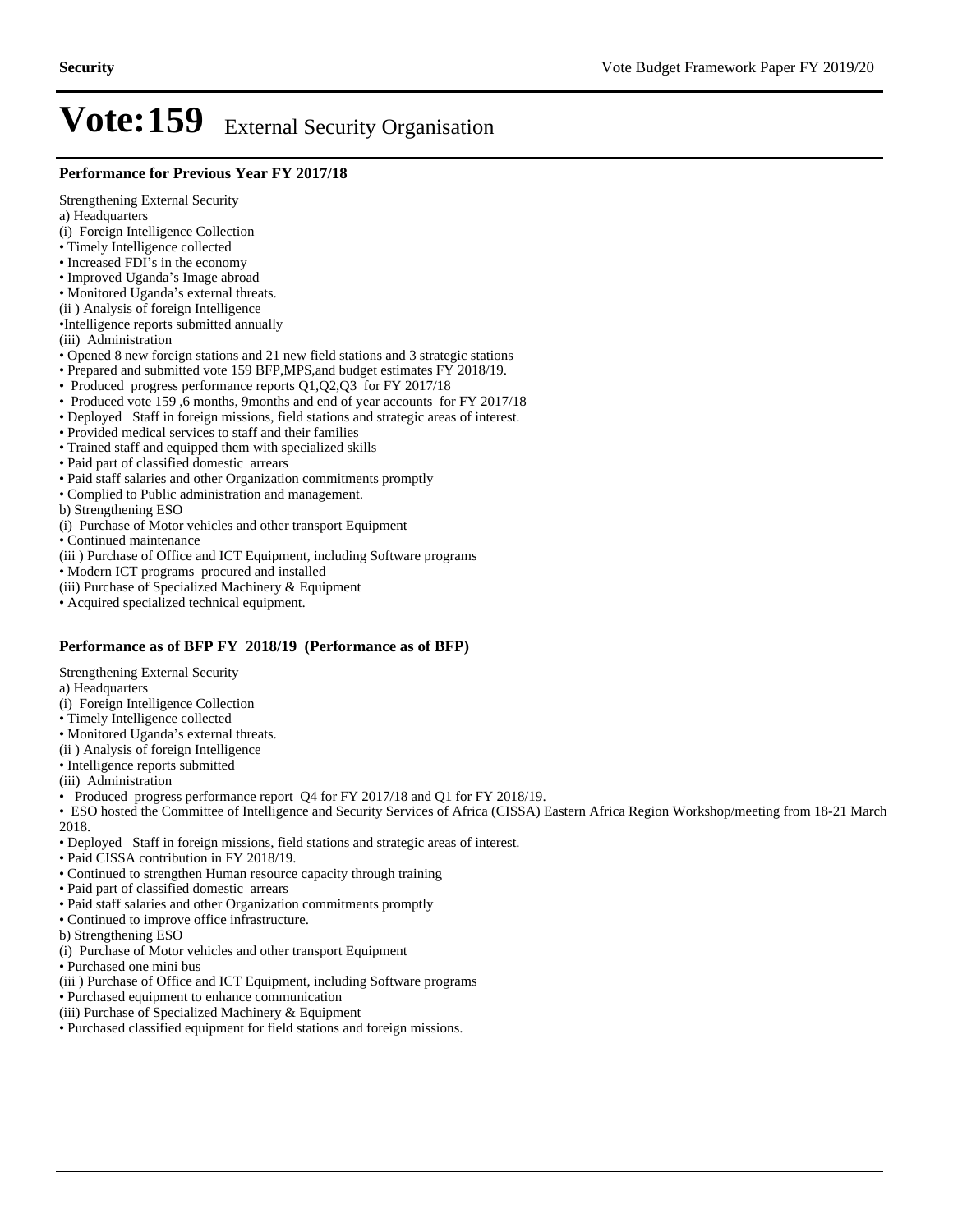#### **FY 2019/20 Planned Outputs**

Strengthening External Security

a) Headquarters

- (i) Foreign Intelligence Collection
- Provide timely and reliable intelligence to ensure national security
- Monitor and counter emerging external security threats
- Enhance economic and financial intelligence
- Supporting and monitoring Uganda's foreign policy.
- Promoting Uganda's image abroad
- (ii ) Analysis of foreign Intelligence
- Timely analysis of foreign intelligence
- Production and dissemination of intelligence reports
- (iii) Administration
- Deploying of staff in field stations, foreign missions and strategic areas of interest.
- Strengthening and development of human capacity.
- Ensuring good staff welfare
- Ensuring and monitoring organization compliance to public administration and management
- Maintenance of office facilities, equipment and fittings
- Prepared and submitted vote 159 draft budget estimates FY 2019/20.
- Produced progress performance reports Q1,Q2,Q3 for FY 2018/19
- b) Strengthening ESO
- (i) Purchase of Motor vehicles and other transport Equipment
- Purchase transport equipment
- Acquire classified equipment
- (iii ) Purchase of Office and ICT Equipment, including Software programs
- Acquire modern ICT equipment
- Acquire modern software
- (iii) Purchase of Specialized Machinery & Equipment
- Purchase classified machinery.

## **Medium Term Plans**

Strengthening External Security

a) Headquarters

- (i) Foreign Intelligence Collection
- Provide timely and reliable intelligence to ensure national security
- Monitor and counter emerging external security threats
- Enhance economic and financial intelligence
- Supporting and monitoring Uganda's foreign policy.
- Promoting Uganda's image abroad
- (ii ) Analysis of foreign Intelligence
- Timely analysis of foreign intelligence
- Production and dissemination of intelligence reports
- (iii) Administration
- Deploying of staff in field stations, foreign missions and strategic areas of interest.
- Strengthening and development of human capacity.
- Ensuring good staff welfare
- Construction of New Headquarters for the External Security Organization
- Maintenance of office facilities, equipment and fittings
- Prepared and submitted vote 159 draft budget estimates and quarterly progress reports.
- b) Strengthening ESO
- (i) Purchase of Motor vehicles and other transport Equipment
- Retooling ESO with transport facilities and specialized equipment
- Acquire classified equipment
- (iii ) Purchase of Office and ICT Equipment, including Software programs
- To retool ESO with modern ICT equipment for quality intelligence.
- Acquire modern software
- (iii) Purchase of Specialized Machinery & Equipment
- Purchase classified machinery.
- Retooling ESO with classified assets

### **Efficiency of Vote Budget Allocations**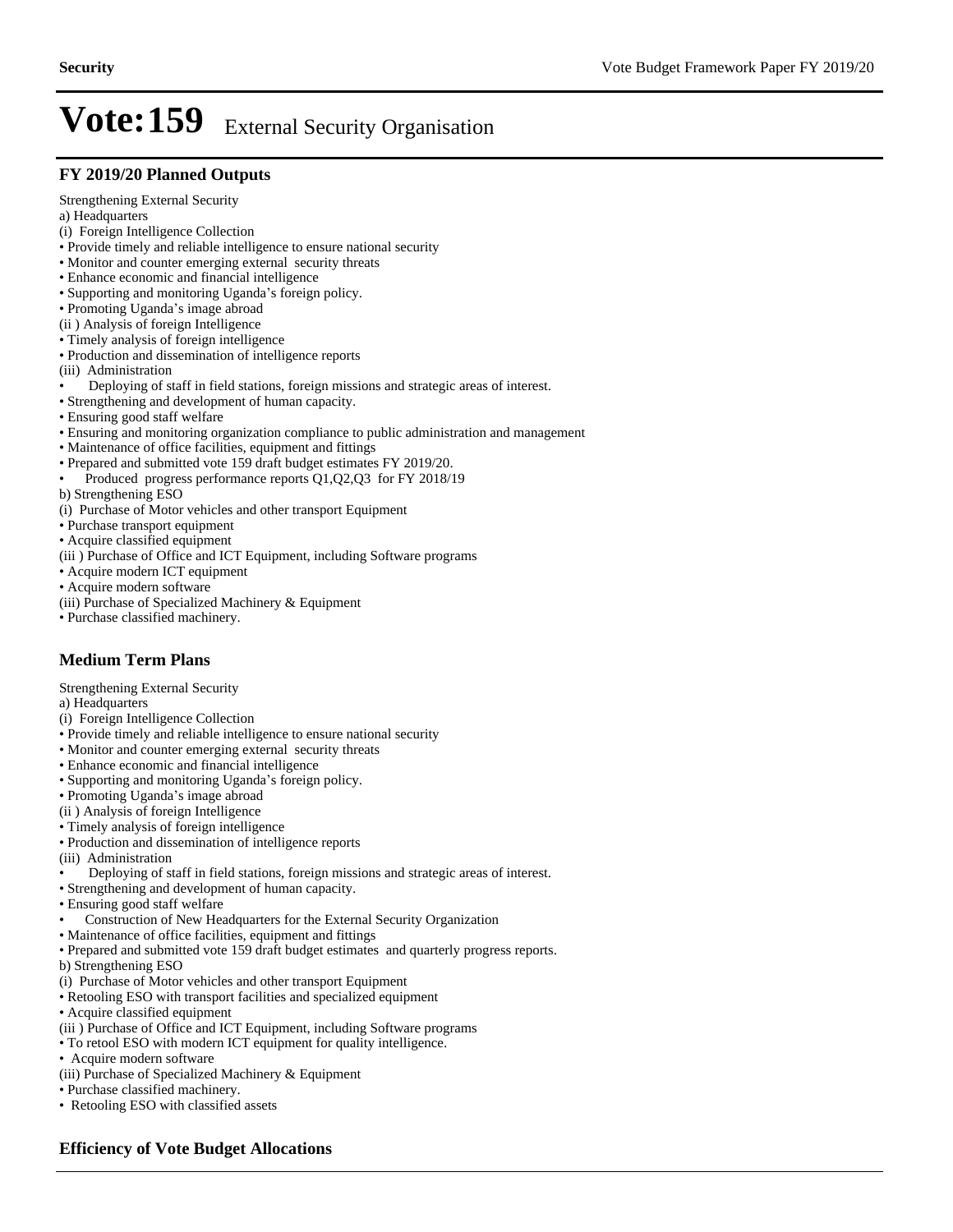Prioritization of the limited resources to outputs and activities that contribute most towards achieving the Votes 159 's strategic objectives

#### **Vote Investment Plans**

The major capital investments will go wards the purchase of classified capital assets

#### **Major Expenditure Allocations in the Vote for FY 2019/20**

Foreign Intelligence collection( UGX. 21.23Bn)

Administration(UGX. 11.07Bn)

Retooling ESO with classified assets(UGX. 2.10Bn)

Analysis of foreign intelligence(UGX. 2.04Bn)

Retooling ESO with transport facilities and other classified equipment (UGX. 1.75Bn)

Acquire modern ICT equipment for technical intelligence collection (UGX. 0.036Bn)

### **V3: PROGRAMME OUTCOMES, OUTCOME INDICATORS AND PROPOSED BUDGET ALLOCATION**

#### **Table V3.1: Programme Outcome and Outcome Indicators**

| <b>Vote Controller:</b>                                                                                                                                                                                 |                                                                                                                |                                           |                          |                  |                 |                          |                          |                          |
|---------------------------------------------------------------------------------------------------------------------------------------------------------------------------------------------------------|----------------------------------------------------------------------------------------------------------------|-------------------------------------------|--------------------------|------------------|-----------------|--------------------------|--------------------------|--------------------------|
| <b>Programme:</b>                                                                                                                                                                                       |                                                                                                                | <b>51 Strengthening External Security</b> |                          |                  |                 |                          |                          |                          |
| <b>Programme Objective:</b>                                                                                                                                                                             | To ensure national security for sustainable development through collection of timely external<br>intelligence. |                                           |                          |                  |                 |                          |                          |                          |
| <b>Responsible Officer:</b>                                                                                                                                                                             | <b>DIRECTOR GENERAL ESO</b>                                                                                    |                                           |                          |                  |                 |                          |                          |                          |
| <b>Programme Outcome:</b>                                                                                                                                                                               | <b>Timely External intelligence collection</b>                                                                 |                                           |                          |                  |                 |                          |                          |                          |
| <b>Sector Outcomes contributed to by the Programme Outcome</b>                                                                                                                                          |                                                                                                                |                                           |                          |                  |                 |                          |                          |                          |
| 1. Improved Firepower capacity, delivery Mobility, troop protection and deployability                                                                                                                   |                                                                                                                |                                           |                          |                  |                 |                          |                          |                          |
| 2. Improved infrastructure                                                                                                                                                                              |                                                                                                                |                                           |                          |                  |                 |                          |                          |                          |
| <b>Performance Targets</b>                                                                                                                                                                              |                                                                                                                |                                           |                          |                  |                 |                          |                          |                          |
| <b>Programme Performance Indicators (Output)</b>                                                                                                                                                        |                                                                                                                | 2017/18<br><b>Actual</b>                  | 2018/19<br><b>Target</b> | <b>Base year</b> | <b>Baseline</b> | 2019/20<br><b>Target</b> | 2020/21<br><b>Target</b> | 2021/22<br><b>Target</b> |
| • Quality of external intelligence reports<br>780<br>760                                                                                                                                                |                                                                                                                |                                           |                          |                  |                 |                          | 780                      |                          |
| <b>Programme Outcome:</b>                                                                                                                                                                               | <b>Efficient and effective External Security Organization</b>                                                  |                                           |                          |                  |                 |                          |                          |                          |
| <b>Sector Outcomes contributed to by the Programme Outcome</b>                                                                                                                                          |                                                                                                                |                                           |                          |                  |                 |                          |                          |                          |
| 1. Established superior defence capability                                                                                                                                                              |                                                                                                                |                                           |                          |                  |                 |                          |                          |                          |
| 2. Staff capacity enhanced                                                                                                                                                                              |                                                                                                                |                                           |                          |                  |                 |                          |                          |                          |
|                                                                                                                                                                                                         | <b>Performance Targets</b>                                                                                     |                                           |                          |                  |                 |                          |                          |                          |
| 2020/21<br><b>Programme Performance Indicators (Output)</b><br>2017/18<br>2018/19<br><b>Baseline</b><br>2019/20<br><b>Base year</b><br><b>Target</b><br><b>Actual</b><br><b>Target</b><br><b>Target</b> |                                                                                                                |                                           |                          |                  |                 | 2021/22<br><b>Target</b> |                          |                          |
| • Level of Strategic plan delivered<br>100%<br>100%<br>100%                                                                                                                                             |                                                                                                                |                                           |                          |                  |                 |                          |                          |                          |
| • Level of Compliance ESO planning and<br>100%<br>100%<br>100%<br>Budgeting instruments to NDPII                                                                                                        |                                                                                                                |                                           |                          |                  |                 |                          |                          |                          |

#### **Table V3.2: Past Expenditure Outturns and Medium Term Projections by Programme**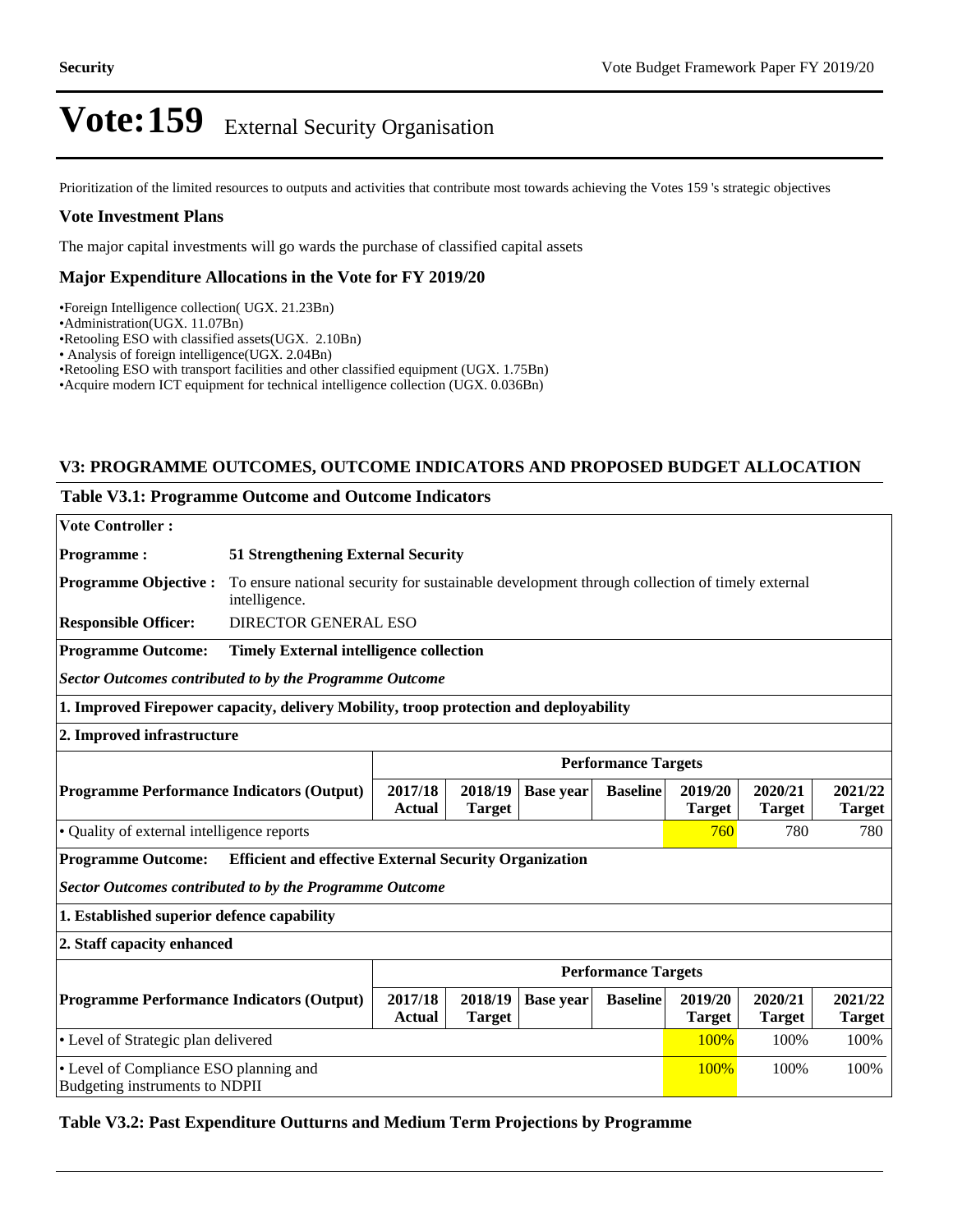| Billion Uganda shillings                       | 2017/18 | 2018/19                                            |        | 2019-20       | <b>MTEF Budget Projections</b> |         |         |         |
|------------------------------------------------|---------|----------------------------------------------------|--------|---------------|--------------------------------|---------|---------|---------|
|                                                | Outturn | <b>Approved Spent By Proposed</b><br><b>Budget</b> | End O1 | <b>Budget</b> | 2020-21                        | 2021-22 | 2022-23 | 2023-24 |
| <b>Vote:159 External Security Organisation</b> |         |                                                    |        |               |                                |         |         |         |
| 51 Strengthening External Security             | 39.283  | 38.226                                             | 19.802 | 37.702        | 42.375                         | 48.063  | 54.796  | 62.779  |
| <b>Total for the Vote</b>                      | 39.283  | 38.226                                             | 19.802 | 37.702        | 42.375                         | 48.063  | 54.796  | 62.779  |

#### **V4: SUBPROGRAMME PAST EXPENDITURE OUTTURNS AND PROPOSED BUDGET ALLOCATIONS**

**Table V4.1: Past Expenditure Outturns and Medium Term Projections by SubProgramme**

| <b>Billion Uganda shillings</b>                      | 2017/18        | FY 2018/19            |                               | 2019-20                    | <b>Medium Term Projections</b> |         |             |             |
|------------------------------------------------------|----------------|-----------------------|-------------------------------|----------------------------|--------------------------------|---------|-------------|-------------|
|                                                      | Outturn Budget | <b>Approved Spent</b> | $ {\bf By}$<br><b>End Sep</b> | <b>Proposed</b><br> Budget | 2020-21                        | 2021-22 | $2022 - 23$ | $2023 - 24$ |
| <b>Programme: 51 Strengthening External Security</b> |                |                       |                               |                            |                                |         |             |             |
| 01 Headquarters                                      | 38.891         | 34.334                | 17.648                        | 33.810                     | 37.705                         | 43.393  | 50.126      | 58.108      |
| 0983 Strengthening ESO                               | 0.392          | 3.892                 | 2.153                         | 3.892                      | 4.670                          | 4.670   | 4.670       | 4.670       |
| <b>Total For the Programme: 51</b>                   | 39.283         | 38.226                | 19.802                        | 37.702                     | 42.375                         | 48.063  | 54.796      | 62.779      |
| <b>Total for the Vote:159</b>                        | 39.283         | 38.226                | 19.802                        | 37.702                     | 42.375                         | 48.063  | 54.796      | 62.779      |

N / A

## **Table V4.3: Major Capital Investment (Capital Purchases outputs over 0.5Billion)**

|                                                                            | <b>FY 2019/20</b> |                                                                                                                                                                                               |                                                                                                       |  |
|----------------------------------------------------------------------------|-------------------|-----------------------------------------------------------------------------------------------------------------------------------------------------------------------------------------------|-------------------------------------------------------------------------------------------------------|--|
| <b>Appr. Budget and Planned Outputs</b>                                    |                   | <b>Expenditures and Achievements</b><br>by end Sep                                                                                                                                            | <b>Proposed Budget and Planned Outputs</b>                                                            |  |
| <b>Vote 159 External Security Organisation</b>                             |                   |                                                                                                                                                                                               |                                                                                                       |  |
| Programme: 51 Strengthening External Security                              |                   |                                                                                                                                                                                               |                                                                                                       |  |
| Project: 0983 Strengthening ESO                                            |                   |                                                                                                                                                                                               |                                                                                                       |  |
| <b>Output: 75 Purchase of Motor Vehicles and Other Transport Equipment</b> |                   |                                                                                                                                                                                               |                                                                                                       |  |
| To enhance transport services                                              |                   | Purchased one Mini Bus.<br>Maintained and serviced old<br>transport equipment<br>Purchased some classified<br>equipment during the quarter for<br>the field stations and foreign<br>missions. | • Retooling ESO with transport facilities<br>and specialized equipment<br>• Acquire classified assets |  |
| <b>Total Output Cost(Ushs</b><br>Thousand):                                | 1.753             | 1.053                                                                                                                                                                                         | 1.753                                                                                                 |  |
| Gou Dev't:                                                                 | 1.753             | 1.053                                                                                                                                                                                         | 1.753                                                                                                 |  |
| Ext Fin:                                                                   | 0.000             | 0.000                                                                                                                                                                                         | 0.000                                                                                                 |  |
| $A.I.A$ :                                                                  | 0.000             | 0.000                                                                                                                                                                                         | 0.000                                                                                                 |  |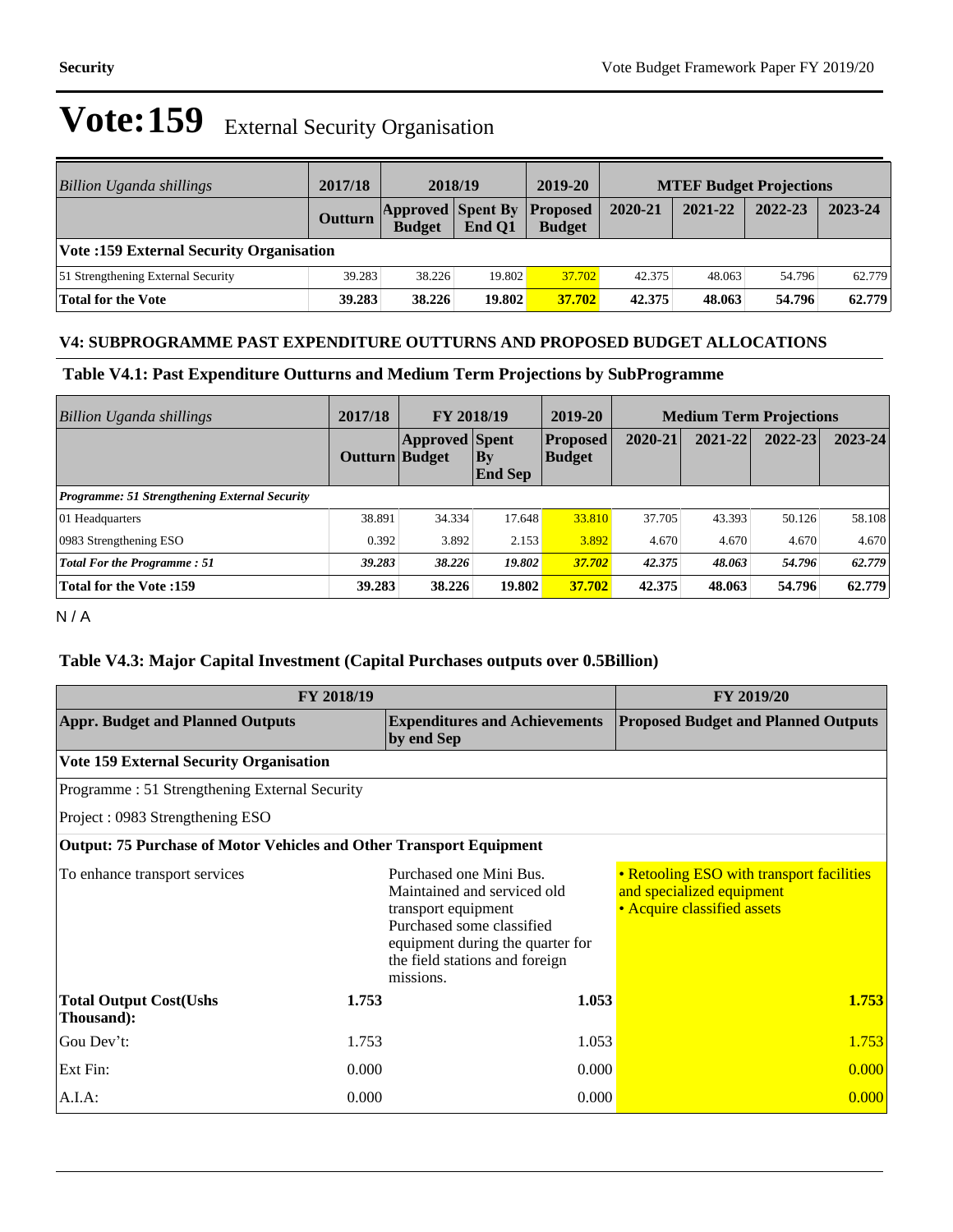#### **Output: 77 Purchase of Specialised Machinery & Equipment**

| Purchase of advanced technical Equipment to<br>enhance intelligence collection. |       | Procured some sophisticated<br>equipment to enhance<br>communication.<br>Purchased classified assets for the<br>foreign missions and field stations.<br>Carried out routine maintenance of<br>equipment and machinery. | • Acquired classified machinery.<br>• Retooling ESO with classified assets |  |  |
|---------------------------------------------------------------------------------|-------|------------------------------------------------------------------------------------------------------------------------------------------------------------------------------------------------------------------------|----------------------------------------------------------------------------|--|--|
| <b>Total Output Cost(Ushs</b><br>Thousand):                                     | 2.103 | 1.083                                                                                                                                                                                                                  | 2.103                                                                      |  |  |
| Gou Dev't:                                                                      | 2.103 | 1.083                                                                                                                                                                                                                  | 2.103                                                                      |  |  |
| Ext Fin:                                                                        | 0.000 | 0.000                                                                                                                                                                                                                  | 0.000                                                                      |  |  |
| $A.I.A$ :                                                                       | 0.000 | 0.000                                                                                                                                                                                                                  | 0.000                                                                      |  |  |

## *V5: VOTE CHALLENGES FOR 2019/20 AND ADDITIONAL FUNDING REQUESTS*

### **Vote Challenges for FY 2019/20**

Limited funding for operations and deployment

Inadequate modern technical equipment

Limited advanced staff training

Continued advancement in technology.

Procurement of professional expertise which is costly and difficult to maintain

Emergence of new threats which are expensive to combat given the constrained budget

Inadequate transport equipment

Outstanding CISSA arrears.

Outstanding leave arrears for continuing staff, gratuity and pension arrears for ESO staff due for retirement.

### **Table V5.1: Additional Funding Requests**

| Additional requirements for funding and outputs in 2019/20                  | Justification of requirement for additional outputs and<br>funding                                                                                                                                                                                                          |
|-----------------------------------------------------------------------------|-----------------------------------------------------------------------------------------------------------------------------------------------------------------------------------------------------------------------------------------------------------------------------|
| <b>Vote: 159 External Security Organisation</b>                             |                                                                                                                                                                                                                                                                             |
| <b>Programme: 51 Strengthening External Security</b>                        |                                                                                                                                                                                                                                                                             |
| <b>OutPut</b> : 01 Foreign intelligence collection                          |                                                                                                                                                                                                                                                                             |
| Funding requirement UShs Bn: 12.500                                         | To enhance operations. This enhances intelligence collection<br>capabilities therefore improving capability of defense and<br>security forces. This is in tandem with the NDPII(<br>chapter 14.6 page 226-227) and Security Sector Development<br>plan objective.(page 25). |
| <b>OutPut:</b> 03 Administration                                            |                                                                                                                                                                                                                                                                             |
| Funding requirement UShs Bn: 8.549                                          | To enhance intelligence collection capabilities therefore<br>improving capability of defense and security forces. This is in<br>tandem with the NDPII(chapter14.6 page 226-227) and<br>Security Sector Development plan objective.(page 25).                                |
| <b>OutPut : 75 Purchase of Motor Vehicles and Other Transport Equipment</b> |                                                                                                                                                                                                                                                                             |